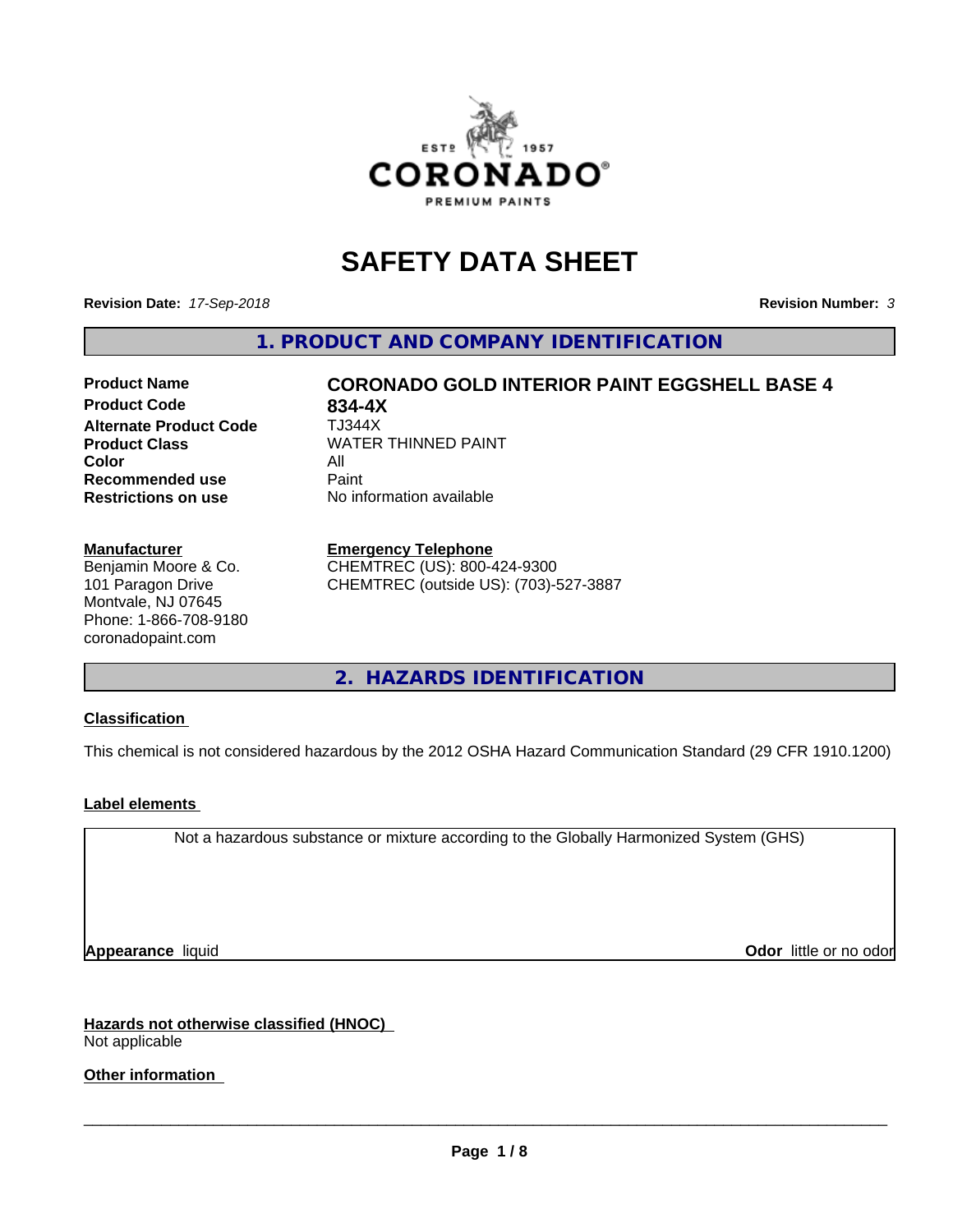No information available

# **3. COMPOSITION INFORMATION ON COMPONENTS**

\_\_\_\_\_\_\_\_\_\_\_\_\_\_\_\_\_\_\_\_\_\_\_\_\_\_\_\_\_\_\_\_\_\_\_\_\_\_\_\_\_\_\_\_\_\_\_\_\_\_\_\_\_\_\_\_\_\_\_\_\_\_\_\_\_\_\_\_\_\_\_\_\_\_\_\_\_\_\_\_\_\_\_\_\_\_\_\_\_\_\_\_\_

| <b>Chemical name</b> | CAS No.<br>$\mathbf{a}$                            | $\cdots$<br>$\sim$<br>.veight-% |
|----------------------|----------------------------------------------------|---------------------------------|
| ∟imestone            | $\sim$<br>1317<br>$\overline{\phantom{a}}$<br>-65- |                                 |
| calcined<br>Kaolin   | ^^7^<br>.04-41-1                                   | ັ                               |

|                                                  | 4. FIRST AID MEASURES                                                                                    |
|--------------------------------------------------|----------------------------------------------------------------------------------------------------------|
| <b>General Advice</b>                            | No hazards which require special first aid measures.                                                     |
| <b>Eye Contact</b>                               | Rinse thoroughly with plenty of water for at least 15 minutes and consult a<br>physician.                |
| <b>Skin Contact</b>                              | Wash off immediately with soap and plenty of water while removing all<br>contaminated clothes and shoes. |
| <b>Inhalation</b>                                | Move to fresh air. If symptoms persist, call a physician.                                                |
| Ingestion                                        | Clean mouth with water and afterwards drink plenty of water. Consult a physician<br>if necessary.        |
| <b>Most Important</b><br><b>Symptoms/Effects</b> | None known.                                                                                              |
| <b>Notes To Physician</b>                        | Treat symptomatically.                                                                                   |
|                                                  |                                                                                                          |

**5. FIRE-FIGHTING MEASURES**

| <b>Suitable Extinguishing Media</b>                                                     | Use extinguishing measures that are appropriate to local<br>circumstances and the surrounding environment.                                   |
|-----------------------------------------------------------------------------------------|----------------------------------------------------------------------------------------------------------------------------------------------|
| <b>Protective Equipment And Precautions For</b><br><b>Firefighters</b>                  | As in any fire, wear self-contained breathing apparatus<br>pressure-demand, MSHA/NIOSH (approved or equivalent)<br>and full protective gear. |
| <b>Specific Hazards Arising From The Chemical</b>                                       | Closed containers may rupture if exposed to fire or<br>extreme heat.                                                                         |
| <b>Sensitivity To Mechanical Impact</b>                                                 | No.                                                                                                                                          |
| <b>Sensitivity To Static Discharge</b>                                                  | No.                                                                                                                                          |
| <b>Flash Point Data</b><br>Flash Point (°F)<br><b>Flash Point (°C)</b><br><b>Method</b> | Not applicable<br>Not applicable<br>Not applicable                                                                                           |
| <b>Flammability Limits In Air</b>                                                       |                                                                                                                                              |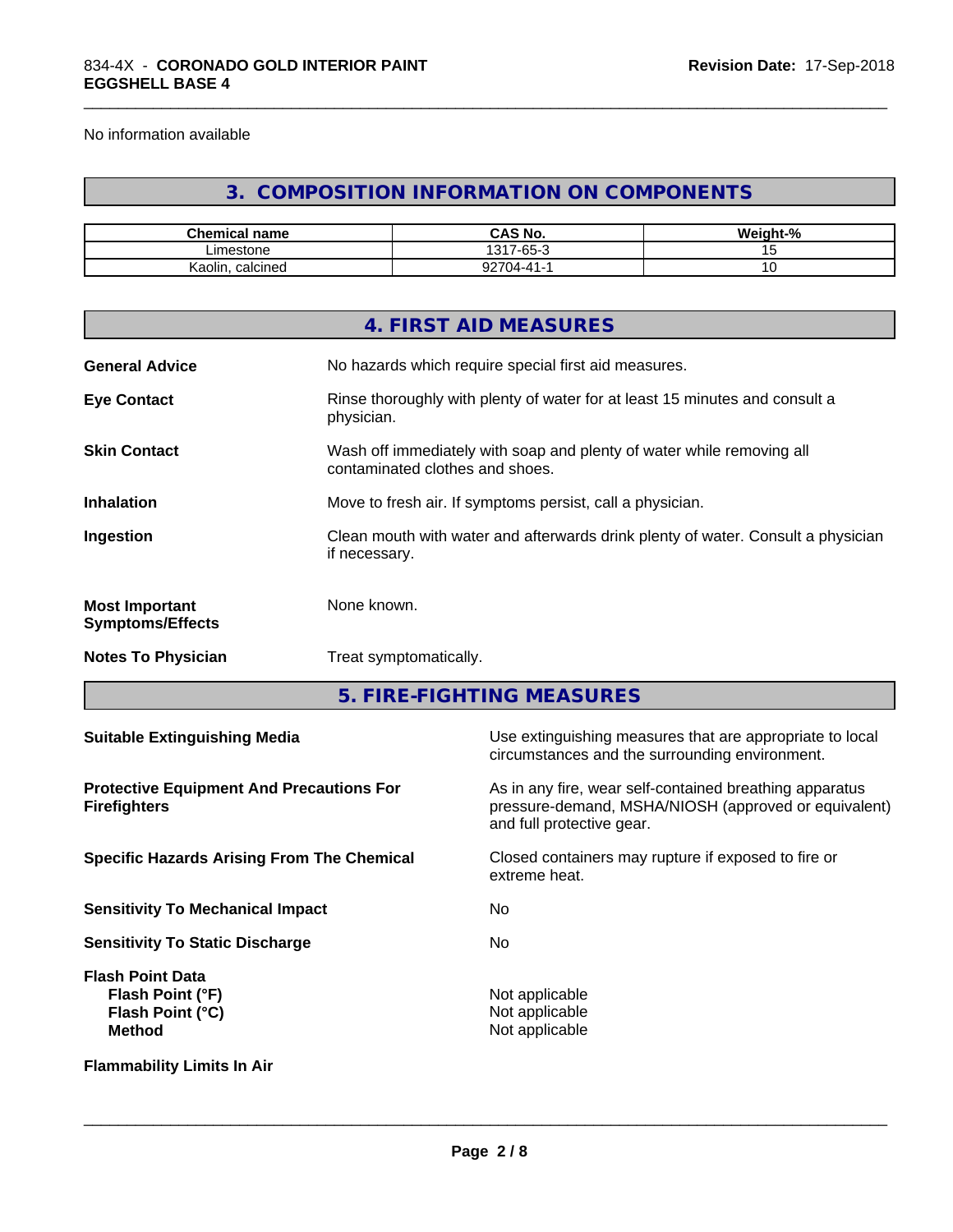#### **Lower flammability limit:**<br>
Upper flammability limit:<br>
Upper flammability limit:<br>
Not applicable **Upper flammability limit:**

**NFPA Health:** 1 **Flammability:** 0 **Instability:** 0 **Special:** -

\_\_\_\_\_\_\_\_\_\_\_\_\_\_\_\_\_\_\_\_\_\_\_\_\_\_\_\_\_\_\_\_\_\_\_\_\_\_\_\_\_\_\_\_\_\_\_\_\_\_\_\_\_\_\_\_\_\_\_\_\_\_\_\_\_\_\_\_\_\_\_\_\_\_\_\_\_\_\_\_\_\_\_\_\_\_\_\_\_\_\_\_\_

#### **NFPA Legend**

- 0 Not Hazardous
- 1 Slightly
- 2 Moderate
- 3 High
- 4 Severe

*The ratings assigned are only suggested ratings, the contractor/employer has ultimate responsibilities for NFPA ratings where this system is used.*

*Additional information regarding the NFPA rating system is available from the National Fire Protection Agency (NFPA) at www.nfpa.org.*

# **6. ACCIDENTAL RELEASE MEASURES**

| <b>Personal Precautions</b>      | Avoid contact with skin, eyes and clothing. Ensure adequate ventilation.                                                                                                         |  |  |
|----------------------------------|----------------------------------------------------------------------------------------------------------------------------------------------------------------------------------|--|--|
| <b>Other Information</b>         | Prevent further leakage or spillage if safe to do so.                                                                                                                            |  |  |
| <b>Environmental precautions</b> | See Section 12 for additional Ecological Information.                                                                                                                            |  |  |
| <b>Methods for Cleaning Up</b>   | Soak up with inert absorbent material. Sweep up and shovel into suitable<br>containers for disposal.                                                                             |  |  |
|                                  | 7. HANDLING AND STORAGE                                                                                                                                                          |  |  |
| <b>Handling</b>                  | Avoid contact with skin, eyes and clothing. Avoid breathing vapors, spray mists or<br>sanding dust. In case of insufficient ventilation, wear suitable respiratory<br>equipment. |  |  |
| <b>Storage</b>                   | Keep container tightly closed. Keep out of the reach of children.                                                                                                                |  |  |
|                                  |                                                                                                                                                                                  |  |  |

**Incompatible Materials** No information available

# **8. EXPOSURE CONTROLS/PERSONAL PROTECTION**

#### **Exposure Limits**

| <b>Chemical name</b> | <b>ACGIH TLV</b> | <b>OSHA PEL</b>            |
|----------------------|------------------|----------------------------|
| Limestone            | N/E              | <b>TWA</b><br>ma/m3<br>ر ا |
|                      |                  | TWA<br>് mg/m്             |

#### **Legend**

ACGIH - American Conference of Governmental Industrial Hygienists Exposure Limits OSHA - Occupational Safety & Health Administration Exposure Limits N/E - Not Established

**Engineering Measures** Ensure adequate ventilation, especially in confined areas.

 $\overline{\phantom{a}}$  ,  $\overline{\phantom{a}}$  ,  $\overline{\phantom{a}}$  ,  $\overline{\phantom{a}}$  ,  $\overline{\phantom{a}}$  ,  $\overline{\phantom{a}}$  ,  $\overline{\phantom{a}}$  ,  $\overline{\phantom{a}}$  ,  $\overline{\phantom{a}}$  ,  $\overline{\phantom{a}}$  ,  $\overline{\phantom{a}}$  ,  $\overline{\phantom{a}}$  ,  $\overline{\phantom{a}}$  ,  $\overline{\phantom{a}}$  ,  $\overline{\phantom{a}}$  ,  $\overline{\phantom{a}}$ 

#### **Personal Protective Equipment**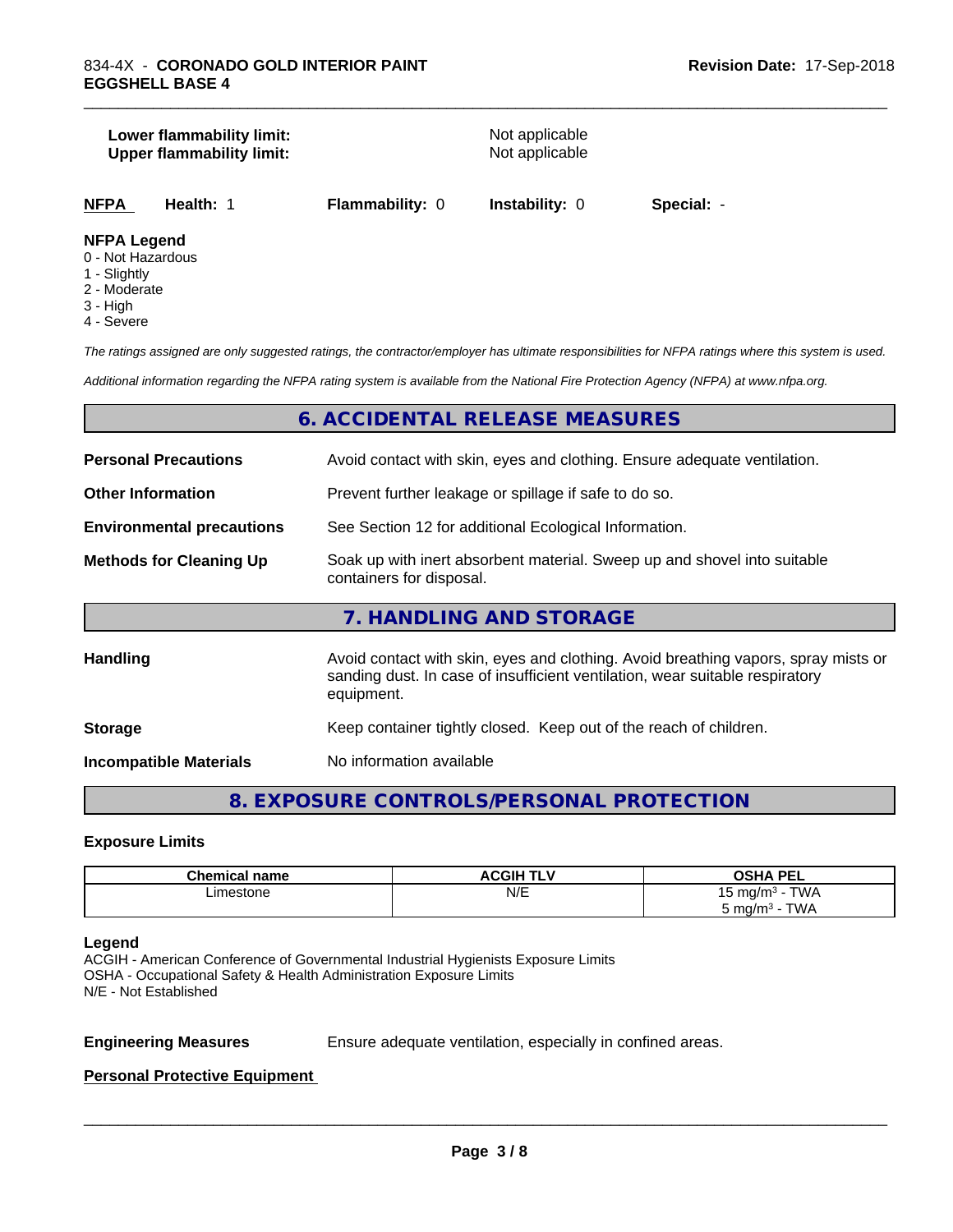| <b>Eye/Face Protection</b>    | Safety glasses with side-shields.                                        |
|-------------------------------|--------------------------------------------------------------------------|
| <b>Skin Protection</b>        | Protective gloves and impervious clothing.                               |
| <b>Respiratory Protection</b> | In case of insufficient ventilation wear suitable respiratory equipment. |
| <b>Hygiene Measures</b>       | Avoid contact with skin, eyes and clothing. Remove and wash contaminated |

#### **9. PHYSICAL AND CHEMICAL PROPERTIES**

clothing before re-use. Wash thoroughly after handling.

**Appearance** liquid **Odor** liquid **Odor Odor Threshold No information available No information available Density (lbs/gal)** 9.4 - 9.8 **Specific Gravity** 1.13 - 1.17 **pH** No information available **Viscosity (cps)** No information available **Solubility(ies)** No information available **Water solubility Water solubility Water solubility Water solubility Water solubility Water solution Evaporation Rate No information available No information available Vapor pressure @20 °C (kPa)** No information available **Vapor density No information available Wt.** % Solids 40 - 50 **Vol. % Solids** 30 - 40 **Wt. % Volatiles** 50 - 60 **Vol. % Volatiles** 60 - 70 **VOC Regulatory Limit (g/L)** < 50 **Boiling Point (°F)** 212 **Boiling Point**  $(^{\circ}C)$  100 **Freezing Point (°F)** 32 **Freezing Point (°C)** 0 **Flash Point (°F)**<br> **Flash Point (°C)**<br> **Flash Point (°C)**<br> **Point (°C) Flash Point (°C) Method** Not applicable **Flammability (solid, gas)** Not applicable **Upper flammability limit:** Not applicable **Lower flammability limit:** Not applicable **Autoignition Temperature (°F)** No information available **Autoignition Temperature (°C)** No information available **Decomposition Temperature (°F)**<br> **Decomposition Temperature (°C)**<br>
No information available **Decomposition Temperature (°C)**<br>Partition coefficient

little or no odor **No information available** 

\_\_\_\_\_\_\_\_\_\_\_\_\_\_\_\_\_\_\_\_\_\_\_\_\_\_\_\_\_\_\_\_\_\_\_\_\_\_\_\_\_\_\_\_\_\_\_\_\_\_\_\_\_\_\_\_\_\_\_\_\_\_\_\_\_\_\_\_\_\_\_\_\_\_\_\_\_\_\_\_\_\_\_\_\_\_\_\_\_\_\_\_\_

# **10. STABILITY AND REACTIVITY**

| <b>Reactivity</b>             | Not Applicable                           |
|-------------------------------|------------------------------------------|
| <b>Chemical Stability</b>     | Stable under normal conditions.          |
| <b>Conditions to avoid</b>    | Prevent from freezing.                   |
| <b>Incompatible Materials</b> | No materials to be especially mentioned. |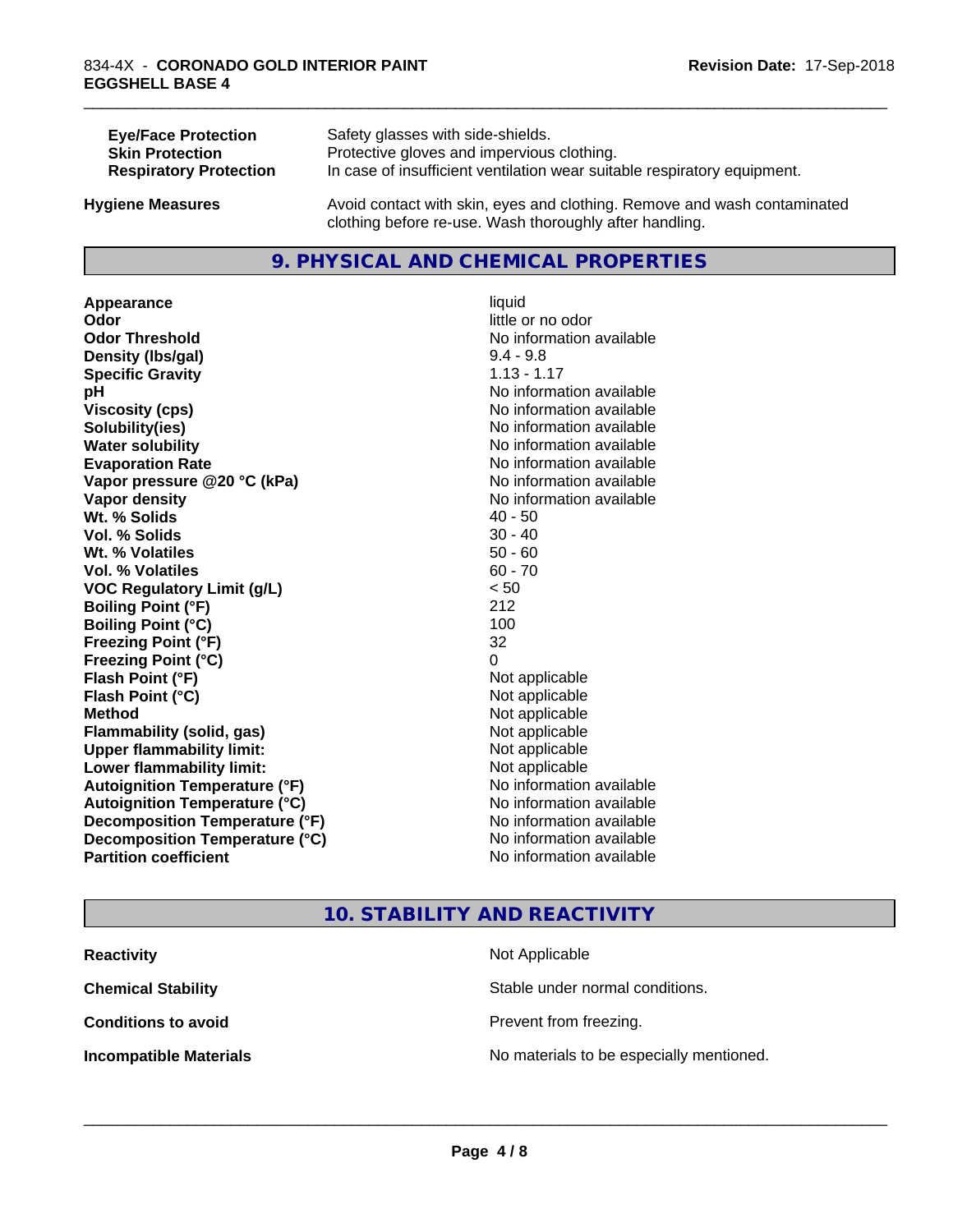| <b>Hazardous Decomposition Products</b>   | None under normal use.                                                                                          |
|-------------------------------------------|-----------------------------------------------------------------------------------------------------------------|
| <b>Possibility of hazardous reactions</b> | None under normal conditions of use.                                                                            |
|                                           | <b>11. TOXICOLOGICAL INFORMATION</b>                                                                            |
| <b>Product Information</b>                |                                                                                                                 |
| Information on likely routes of exposure  |                                                                                                                 |
| <b>Principal Routes of Exposure</b>       | Eye contact, skin contact and inhalation.                                                                       |
| <b>Acute Toxicity</b>                     |                                                                                                                 |
| <b>Product Information</b>                | No information available                                                                                        |
|                                           | Symptoms related to the physical, chemical and toxicological characteristics                                    |
| <b>Symptoms</b>                           | No information available                                                                                        |
|                                           | Delayed and immediate effects as well as chronic effects from short and long-term exposure                      |
| Eye contact                               | May cause slight irritation.                                                                                    |
| <b>Skin contact</b>                       | Substance may cause slight skin irritation. Prolonged or repeated contact may dry<br>skin and cause irritation. |
| Inhalation                                | May cause irritation of respiratory tract.                                                                      |
| Ingestion                                 | Ingestion may cause gastrointestinal irritation, nausea, vomiting and diarrhea.                                 |
| <b>Sensitization</b>                      | No information available                                                                                        |
| <b>Neurological Effects</b>               | No information available.                                                                                       |
| <b>Mutagenic Effects</b>                  | No information available.                                                                                       |
| <b>Reproductive Effects</b>               | No information available.                                                                                       |
| <b>Developmental Effects</b>              | No information available.                                                                                       |
| <b>Target organ effects</b>               | No information available.                                                                                       |
| <b>STOT - single exposure</b>             | No information available.                                                                                       |
| <b>STOT - repeated exposure</b>           | No information available.                                                                                       |
| Other adverse effects                     | No information available.                                                                                       |
| <b>Aspiration Hazard</b>                  | No information available                                                                                        |

#### **Numerical measures of toxicity**

**The following values are calculated based on chapter 3.1 of the GHS document**

**ATEmix (oral)** 38544 mg/kg

**Component Information**

**Carcinogenicity** *There are no known carcinogenic chemicals in this product above reportable levels.*

# **12. ECOLOGICAL INFORMATION**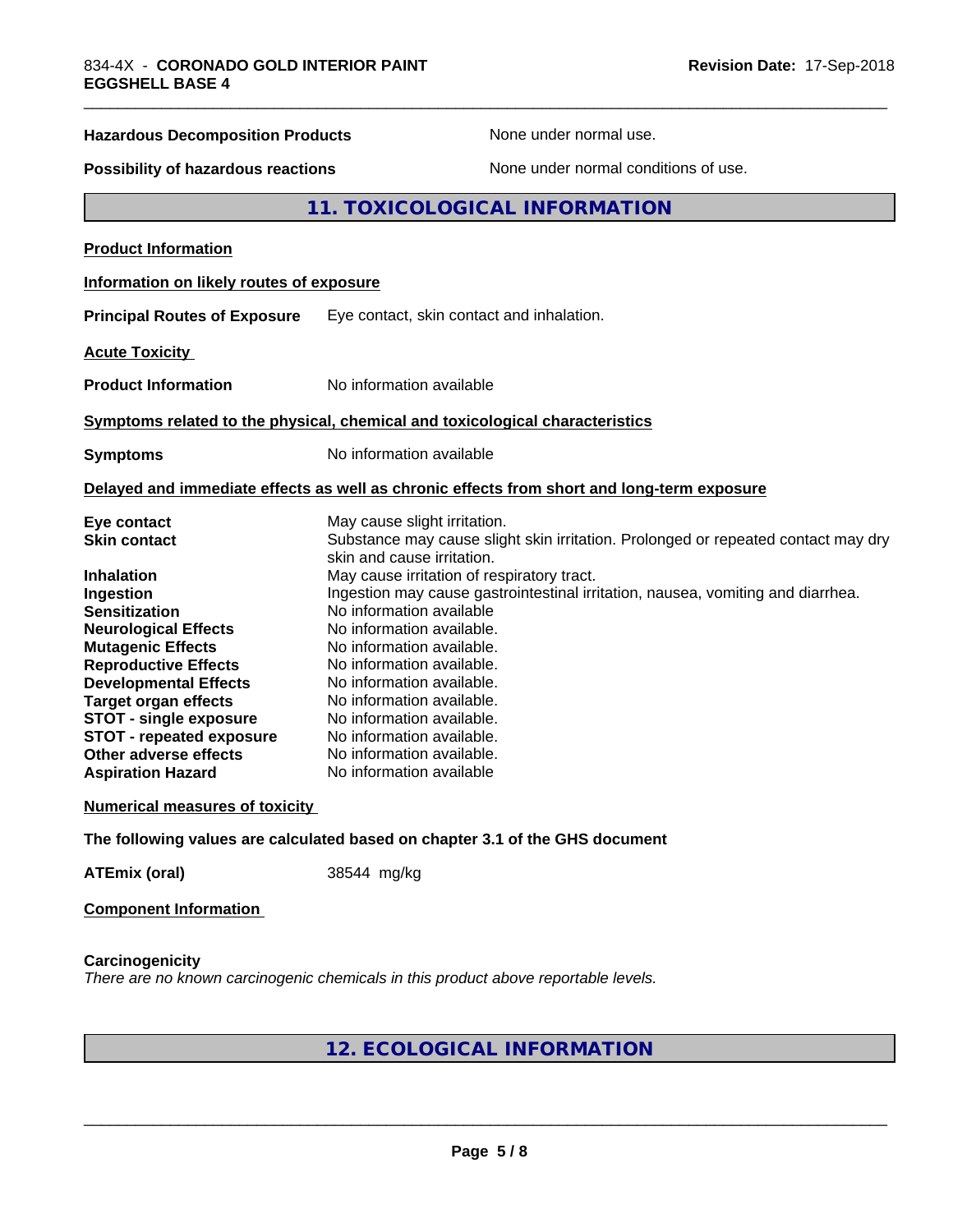\_\_\_\_\_\_\_\_\_\_\_\_\_\_\_\_\_\_\_\_\_\_\_\_\_\_\_\_\_\_\_\_\_\_\_\_\_\_\_\_\_\_\_\_\_\_\_\_\_\_\_\_\_\_\_\_\_\_\_\_\_\_\_\_\_\_\_\_\_\_\_\_\_\_\_\_\_\_\_\_\_\_\_\_\_\_\_\_\_\_\_\_\_

# **Ecotoxicity Effects**

The environmental impact of this product has not been fully investigated.

#### **Product Information**

#### **Acute Toxicity to Fish**

No information available

#### **Acute Toxicity to Aquatic Invertebrates**

No information available

#### **Acute Toxicity to Aquatic Plants**

No information available

#### **Persistence / Degradability**

No information available.

#### **Bioaccumulation**

There is no data for this product.

#### **Mobility in Environmental Media**

No information available.

#### **Ozone**

No information available

#### **Component Information**

#### **Acute Toxicity to Fish**

No information available

#### **Acute Toxicity to Aquatic Invertebrates**

No information available

#### **Acute Toxicity to Aquatic Plants**

No information available

|                              | 13. DISPOSAL CONSIDERATIONS                                                                                                                                                                                               |
|------------------------------|---------------------------------------------------------------------------------------------------------------------------------------------------------------------------------------------------------------------------|
| <b>Waste Disposal Method</b> | Dispose of in accordance with federal, state, and local regulations. Local<br>requirements may vary, consult your sanitation department or state-designated<br>environmental protection agency for more disposal options. |
|                              | <b>14. TRANSPORT INFORMATION</b>                                                                                                                                                                                          |
| DOT                          | Not regulated                                                                                                                                                                                                             |
| ICAO / IATA                  | Not regulated                                                                                                                                                                                                             |
| IMDG / IMO                   | Not regulated                                                                                                                                                                                                             |
|                              |                                                                                                                                                                                                                           |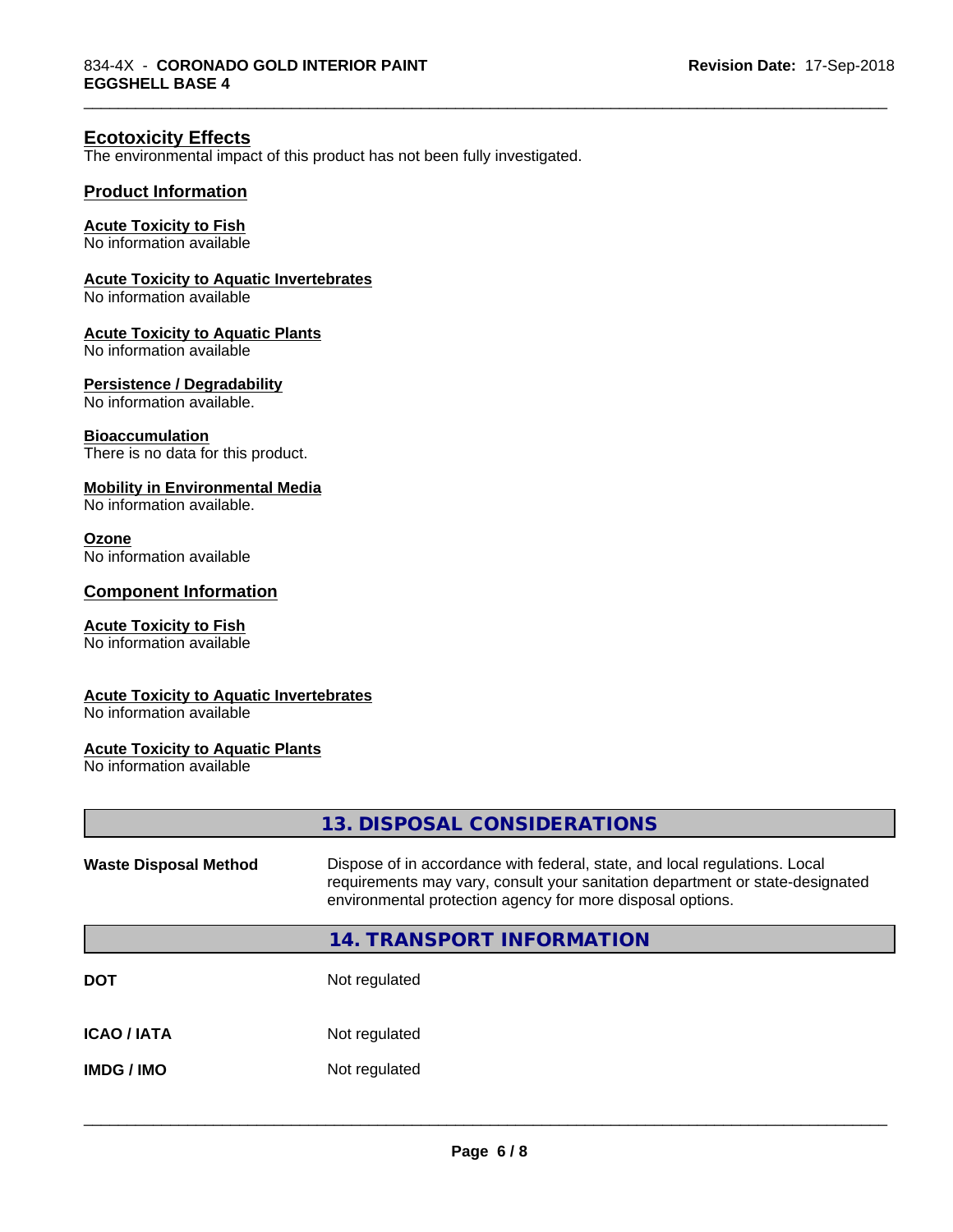# **15. REGULATORY INFORMATION**

\_\_\_\_\_\_\_\_\_\_\_\_\_\_\_\_\_\_\_\_\_\_\_\_\_\_\_\_\_\_\_\_\_\_\_\_\_\_\_\_\_\_\_\_\_\_\_\_\_\_\_\_\_\_\_\_\_\_\_\_\_\_\_\_\_\_\_\_\_\_\_\_\_\_\_\_\_\_\_\_\_\_\_\_\_\_\_\_\_\_\_\_\_

# **International Inventories**

| <b>TSCA: United States</b> | Yes - All components are listed or exempt. |
|----------------------------|--------------------------------------------|
| <b>DSL: Canada</b>         | Yes - All components are listed or exempt. |

#### **Federal Regulations**

#### **SARA 311/312 hazardous categorization**

| Acute health hazard               | Nο |
|-----------------------------------|----|
| Chronic Health Hazard             | Nο |
| Fire hazard                       | N٥ |
| Sudden release of pressure hazard | Nο |
| Reactive Hazard                   | N٥ |

#### **SARA 313**

Section 313 of Title III of the Superfund Amendments and Reauthorization Act of 1986 (SARA). This product contains a chemical or chemicals which are subject to the reporting requirements of the Act and Title 40 of the Code of Federal Regulations, Part 372:

*None*

# **Clean Air Act,Section 112 Hazardous Air Pollutants (HAPs) (see 40 CFR 61)**

This product contains the following HAPs:

*None*

# **US State Regulations**

#### **California Proposition 65**

**AVIMARNING:** Cancer and Reproductive Harm– www.P65warnings.ca.gov

#### **State Right-to-Know**

| -- - -- -<br>---<br>name<br> | м.<br>ша<br>. | <b>Nev</b> | . |
|------------------------------|---------------|------------|---|
| ∟ım<br>estone                |               |            |   |

**Legend**

X - Listed

|                    | <b>16. OTHER INFORMATION</b> |                        |                      |          |  |
|--------------------|------------------------------|------------------------|----------------------|----------|--|
| HMIS -             | Health: 1                    | <b>Flammability: 0</b> | <b>Reactivity: 0</b> | $PPE: -$ |  |
| <b>HMIS Legend</b> |                              |                        |                      |          |  |
|                    |                              |                        |                      |          |  |